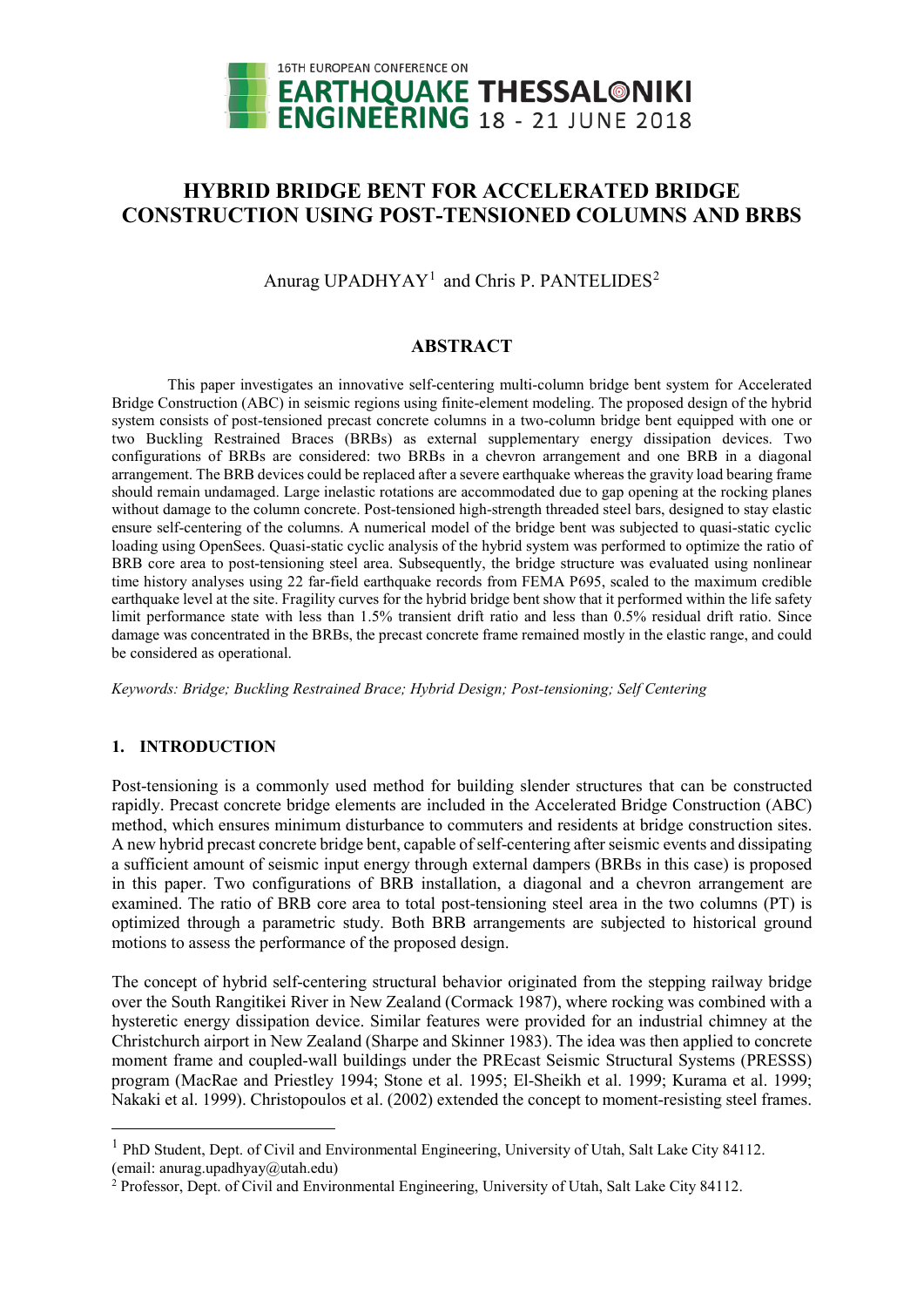Additional experimental work on self-centering structural walls was reported by Holden et al. (2003)., and Pérez et al. (2003). A number of analytical studies were carried out considering potential applications of self-centering to bridge columns (Kwan and Billington 2003a, b; Sakai and Mahin 2004; Heiber et al. 2005; Palermo et al. 2007). Ou et al. (2010) performed large-scale experiments on precast segmental post-tensioned bridge columns and showed that desired ductility and self-centering could be achieved. Shake table testing of cast-in-place hybrid concrete bridge columns was performed by Sakai et al. (2006). Marriott et al. (2009, 2011) carried out analytical studies and quasi-static cyclic tests on monolithic, purely rocking, and hybrid concrete columns, developing solutions for energy dissipation. Solberg et al. (2009) conducted quasi-static and pseudo-dynamic bidirectional tests on hybrid posttensioned bridge columns with armored rocking interfaces. Guerrini (2015) conducted cyclic tests on post-tensioned precast concrete dual shell columns with external energy dissipation devices and successfully achieved self-centering up to a 3% drift ratio. These studies demonstrate that unbonded post-tensioning can be used to achieve self-centering of structures if yielding of post-tensioned bars could be prevented.

Previous numerical and experimental studies showed that BRB components in the bridge bent help the structure dissipate seismic energy, and improve the seismic performance of the bridge in the transverse direction (El-Bahey and Bruneau 2011, Bazaez and Dusicka 2016, Wang et al. 2016, Upadhyay and Pantelides 2017). BRBs have also been proposed to increase the seismic capacity of the bridge deck in the longitudinal direction (Celik and Bruneau 2009, Pantelides et al. 2016).

## **2. HYBRID SELF-CENTERING ENERGY DISSIPATING BRIDGE BENT CONCEPT**

A self-centering energy dissipating hybrid precast concrete bridge bent design is proposed. The proposed bridge bent design, shown in Fig. 1, is a combination of a post-tensioned precast concrete bridge bent equipped with either two BRBs in a chevron arrangement, as shown in Fig. 1(a), or a single diagonal BRB, as shown in Fig. 1(b). Post-tensioning assists the structure in re-centering thus minimizing the residual drift ratio; BRBs dissipate hysteretic energy thus providing sufficient damping to the system to minimize damage to the precast concrete frame. The combination of post-tensioning in the precast concrete columns of the bridge bent and BRB hysteretic behavior leads to a "flag shaped" hysteresis curve. The concept is explained in Fig. 2 using backbone curves from nonlinear static pushover analysis. For design calculations, the behavior of both the BRBs and the post-tensioned (PT) precast concrete bridge bent is assumed to be bilinear. Due to post-tensioning, the initial lateral load capacity of the PT precast concrete bent starts from a non-zero lateral load depending on the area and initial post-tensioning stress of the PT bars. The BRB yield displacement is designed to be lower than the PT precast concrete bent yield displacement which ensures that the BRBs dissipate hysteretic energy while the bridge bent is still in the elastic region. The aim of the design is to ensure that the PT concrete bridge bent remains mostly elastic under seismic Maximum Credible Earthquake (MCE) level excitation and that it performs under the "operational" limit state while the BRBs dissipate sufficient hysteretic energy.

The analytical model of the bridge bent with post-tensioned precast concrete columns and the diagonal BRB arrangement is shown in Fig. 3. The post-tensioned columns were modeled with nonlinear beamcolumn elements using fiber elements and a section representing a column approximated with a circular cross-section. The main nodes of each column were located at the bottom of the foundation, the bottom, mid-height and top of the column, and the top of the cap beam. Slave nodes were used to anchor PT bars at the bottom of the foundation, the bottom and top of the column, and the top of the cap beam. End anchors of PT bars were modeled using rigid beam elements so that the nodes could move in a rigid plane. Interaction of PT bars and column during rocking was modeled using link elements with six degrees of freedom, which were free only in the vertical translation direction in order to simulate sliding between PT bar and grout inside the ducts. PT high-strength steel bars were modeled using the "Steel02" material model and "Corotational truss elements" in OpenSees (McKenna 2010).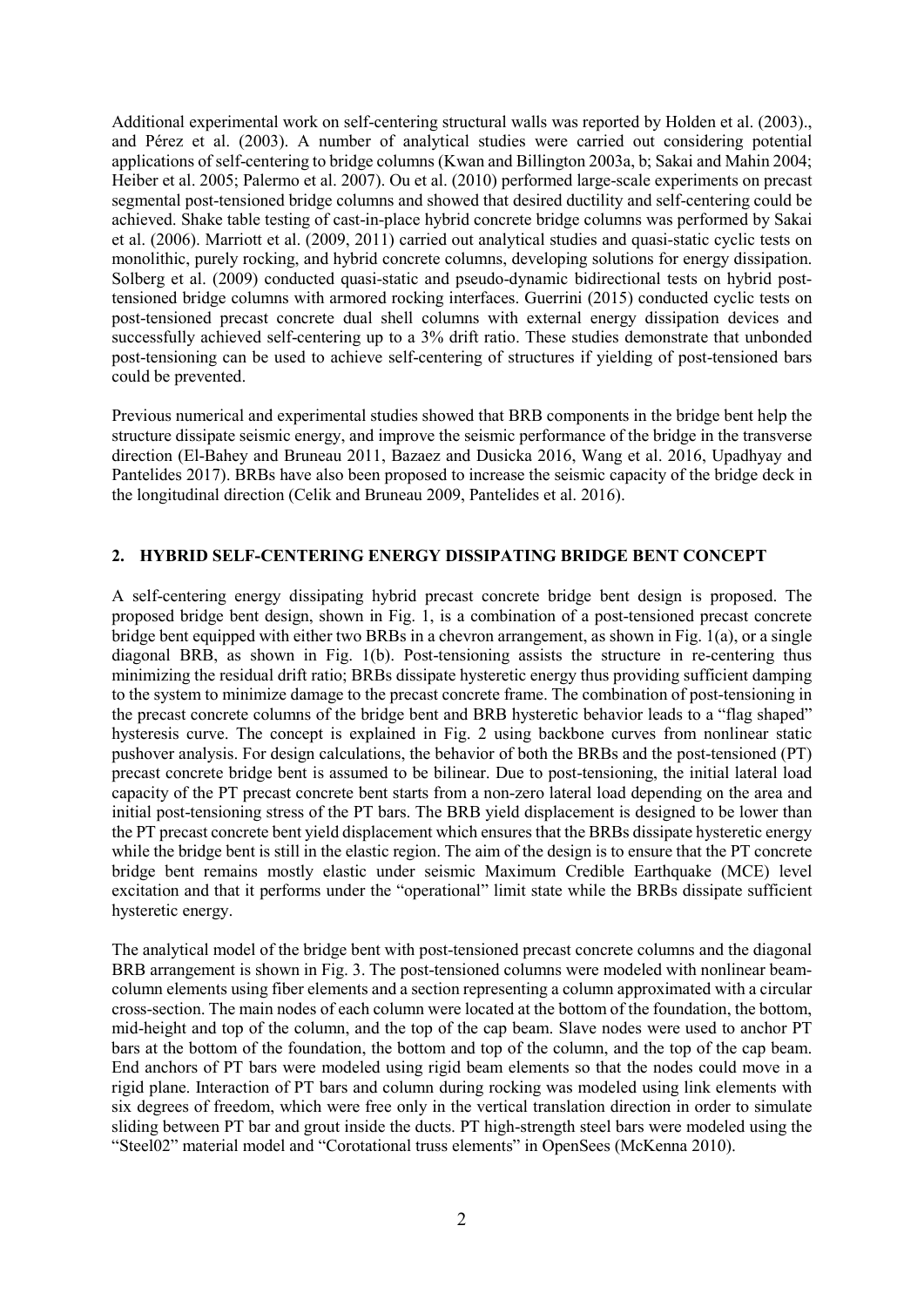

Figure 1. Proposed design of self-centering energy dissipating hybrid bent; (a) chevron, (b) diagonal arrangement; (c) column cross-section.



Figure 2. Concept of hybrid bent design.

The rocking behavior of the column was simulated by modeling a bed of zero length, uniaxial, compression-only springs at its base. The rocking plane was modeled with elastic rigid elements connecting the main and slave nodes. At the rocking plane, the gross column cross-section was discretized radially and circumferentially and springs were assigned inelastic material properties using the "concrete04" uniaxial material model. The cap beam was modeled with elastic beam-column elements. Initial post-tensioning in the PT bars was simulated using the "InitialStress" command and an equivalent vertical load was assigned at the top node of the PT bar anchor simulating the posttensioning force. The diagonal BRB was modeled with "twoNodeLink" elements in OpenSees connected as shown in Fig. 3. The "Steel02" model (Giuffré-Menegotto-Pinto material with isotropic strain hardening) was used to simulate BRB hysteretic behavior.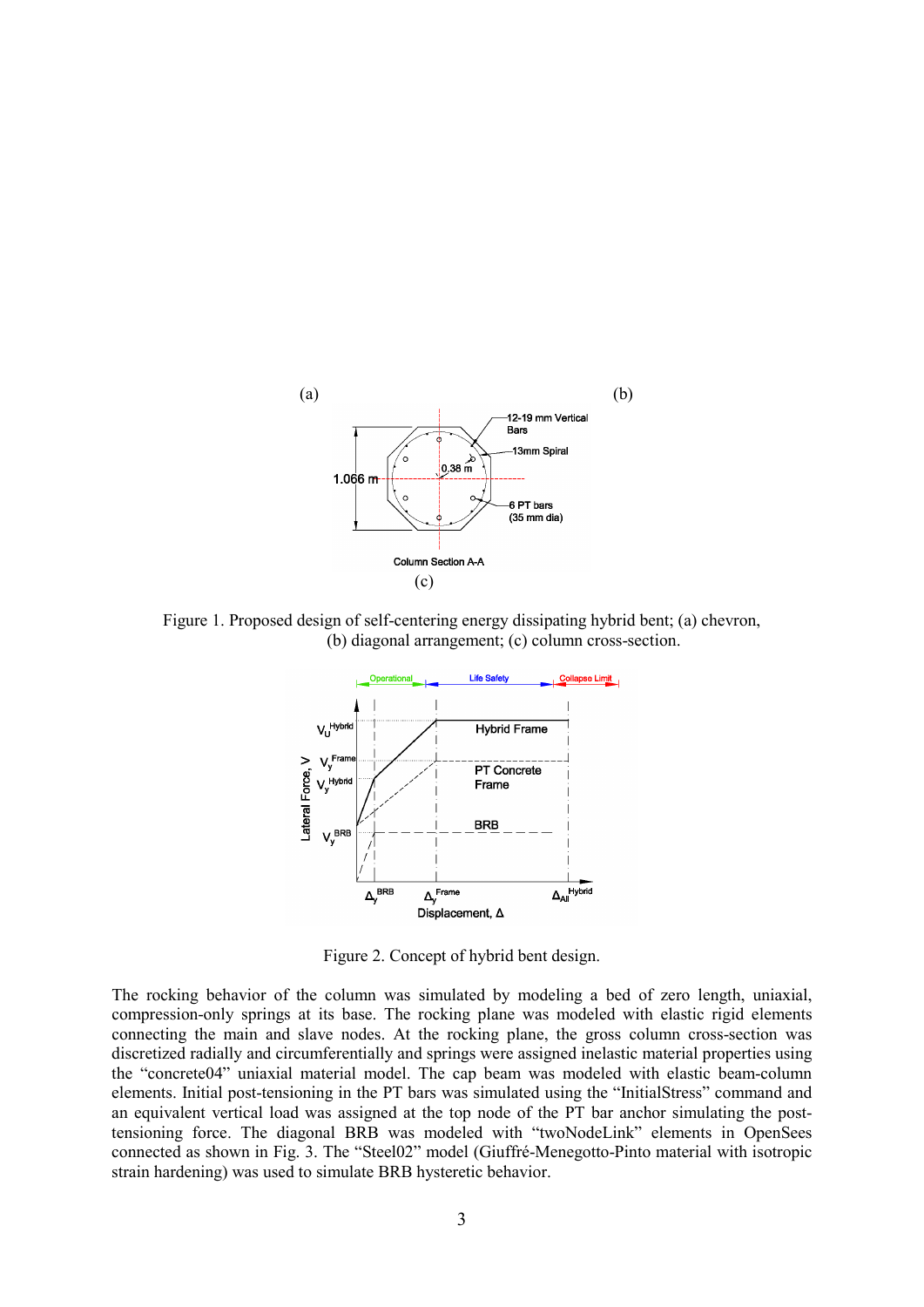#### **3. PARAMETRIC STUDY**

A parametric study was performed to optimize the BRB steel core area of the hybrid bridge bent. The ratio of BRB steel core area to the total PT high-strength steel area in the two columns, referred to as "*Area Ratio (ρ)*" was selected as the variable. Both BRB schemes (Fig. 1) were subjected to quasi-static cyclic loading by varying *ρ*. The BRBs were assumed to fail at a 3.5% tensile strain which generally equals to the air gap to BRB core yielding length ratio with a manufactured air gap limit of 75-100 mm (Andrews et al. 2009, Xu and Pantelides 2017). For the chevron arrangement of BRBs in Fig. 1(a), the total steel core area of the external dampers was divided equally between the two BRBs. Table 1 shows the BRB steel core area for each case. The self-centering capability was quantified through the relative self-centering efficiency (RSE) index, defined by Sideris et al. as (2014):

$$
RSE = 1 - \frac{u_{res}^+ - u_{res}^-}{u_{peak}^+ - u_{peak}^-}
$$
 (1)

where  $u^+{}_{res}$  and  $u^+{}_{res}$  = positive and negative residual displacements, respectively. Figure 4 shows a comparison of the cyclic hysteresis of hybrid systems for various values of *ρ*. It is evident that the hysteretic energy dissipated by the diagonal BRB arrangement is greater than the chevron BRB arrangement. The peak base shear resisted by the diagonal BRB arrangement is higher than the chevron BRB arrangement for the same *ρ*. This is because the angle of the BRB from the horizontal in the diagonal case is smaller than the angle in the chevron BRB arrangement. Figure 5(a) shows the cyclic hysteresis for *ρ* =50% for the chevron BRB arrangement. The hybrid system dissipated hysteretic energy while the PT concrete frame remained mostly elastic. The BRB reached the 3.5% tensile failure strain at a 3.6% drift ratio leading to a sudden decrease in load carrying capacity of the system.

The residual drift ratio (drift at zero lateral force) in the chevron BRB arrangement was found to be much less than the diagonal BRB arrangement. The residual drift ratio increases with *ρ* as demonstrated in Fig. 4. For a larger BRB core area, a higher PT force is required to overcome the plastic deformation of the BRB steel core; the BRB contribution dominates, thus increasing the residual drift



Figure 3. Analytical model of proposed hybrid bridge bent with diagonal BRB arrangement.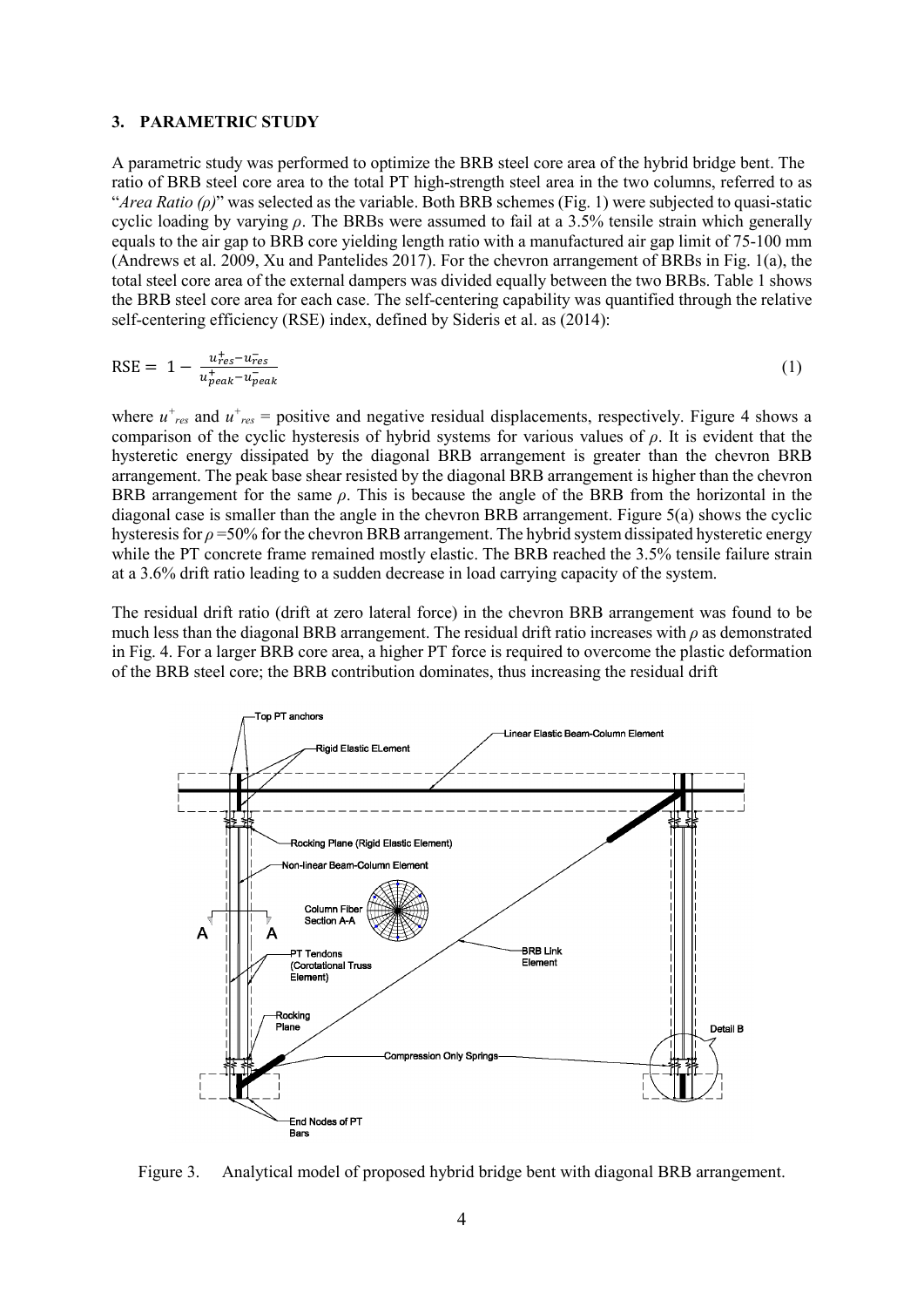|            | Diagonal          | Chevron |                  |
|------------|-------------------|---------|------------------|
|            |                   | BRB1    | BR <sub>B2</sub> |
|            | Core Length (m)   |         |                  |
|            | 5.21              | 3.79    | 3.79             |
| $\rho(\%)$ | Core Area $(mm2)$ |         |                  |
| 12.5       | 1529              | 765     | 765              |
| 17.5       | 2141              | 1070    | 1070             |
| 25.0       | 3058              | 1529    | 529              |
| 32.5       | 3975              | 1988    | 1988             |
| 37.5       | 4587              | 2294    | 2294             |
| 50.0       | 6116              | 3058    | 3058             |

Table 1. BRB core area and length for parametric study.



Figure. 4 Cyclic hysteresis for various cases of *Area Ratio* (*ρ*) in the parametric study.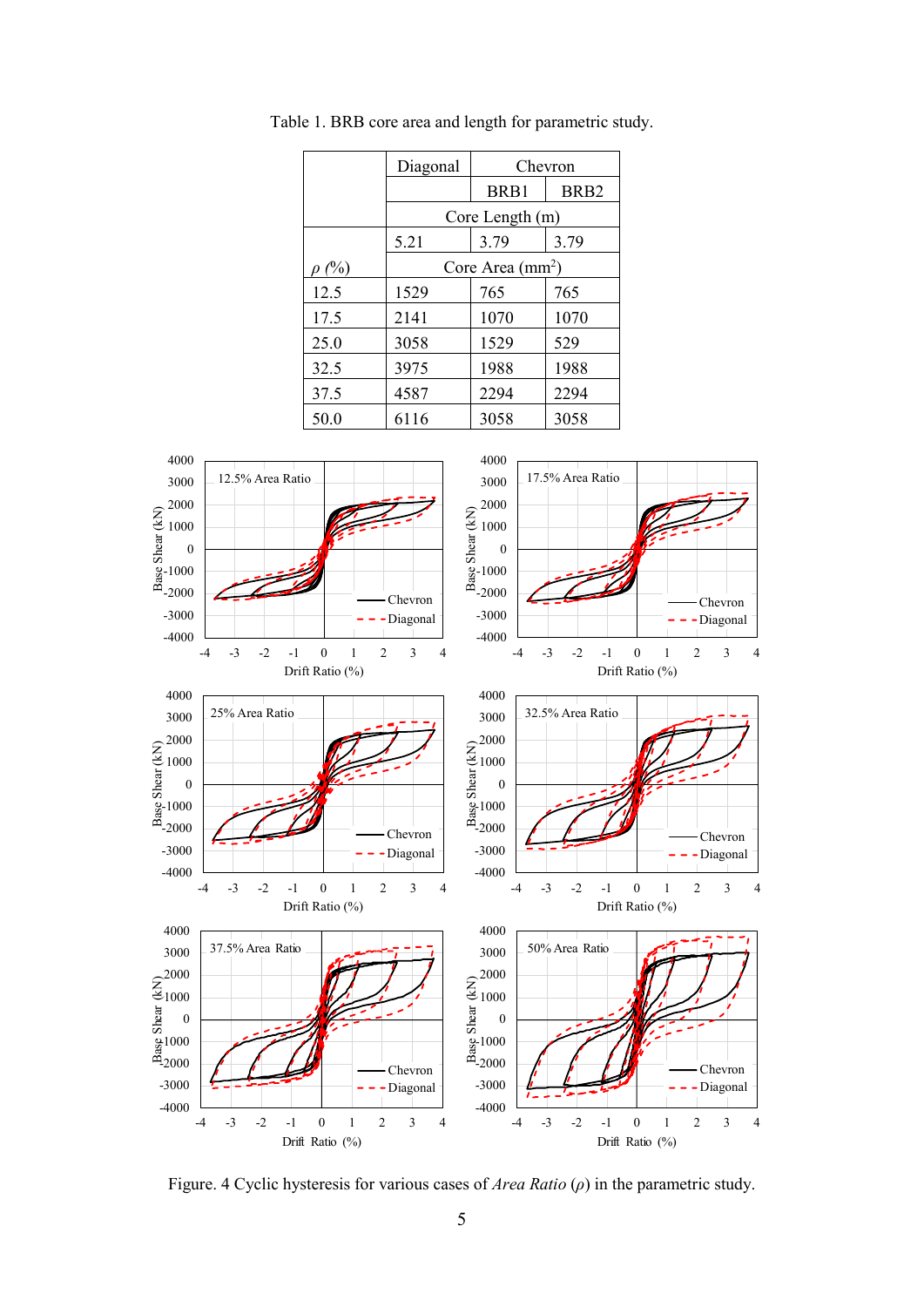

Figure 5. Cyclic performance of hybrid bent; (a) force shared by precast concrete frame and BRBs in the chevron arrangement for  $\rho = 50\%$ ; (b) relative self-centering efficiency between diagonal and chevron arrangement for various hybrid bridge bent systems.

ratio of the system. RSE values for various cases in the parametric study (Table 1) are shown in Fig. 5(b). A value of RSE = 1 implies a perfect self-centering system. The system with  $\rho$  = 12.5% achieved the maximum RSE of 0.98 for the chevron arrangement and a maximum RSE of 0.95 for the diagonal arrangement. For  $\rho = 50\%$  the chevron scheme reached a RSE = 0.84 while the diagonal arrangement reached a RSE  $= 0.47$ .

#### **4. COMPARISON OF HYBRID BRIDGE BENT WITH MONOLITHIC CAST-IN-PLACE BRIDGE BENT**

The performance of the hybrid self-centering precast concrete bridge bent was compared to a cast-inplace (CIP) monolithic concrete bridge bent with dimensions similar to the bent shown in Fig. 1. The longitudinal reinforcement ratio was selected to be  $1\%$  which is the minimum required according to AASHTO LRFD (2012) Bridge Design Specifications. The CIP columns were reinforced longitudinally with 15#9 (25 mm dia.) bars and transversely with #4 (13 mm dia.) spirals at 51 mm pitch throughout the column height. The axial load index, which is the ratio of the axial load to the product of column area and column compressive strength was assumed as 10%. The CIP bent was designed in such a way that it had a peak lateral load strength equivalent to the hybrid bent. Fig. 6(a) shows the cyclic hysteresis comparison of the CIP and hybrid bent with *ρ* =50% and chevron BRB scheme. It is evident that the CIP bent dissipates much more energy than the hybrid bent due to yielding of the column steel bars crossing the column-foundation and column-cap beam interface. The hysteretic loops of the hybrid bent were significantly different from those of the CIP, exhibiting a flag-shaped response because of the use of post-tensioning bars and BRBs. The stiffness of the hybrid bent was lower than that of the CIP bent because of the larger number of bars in the CIP columns. RSE values were calculated for both bridge bent types to compare re-centering capability (Fig. 6 b). The CIP bent showed higher self-centering in the first cycle as compared to the hybrid bent. This is because the bents were still in the elastic region and the stiffness of the CIP bent was higher than that of the hybrid bent. For subsequent cycles, the RSE values for the CIP bent were reduced significantly while the self-centering capability of the hybrid bent increased. The relative self-centering efficiency in the 5<sup>th</sup> cycle (4% drift ratio) was 0.20 for the CIP bent and 0.90 for the hybrid bent. It is obvious from the analysis that the hybrid bent has a better selfcentering capacity.

#### **5. NONLINEAR TIME HISTORY ANALYSIS**

Nonlinear time history analysis was performed for the hybrid bent with the Chevron arrangement and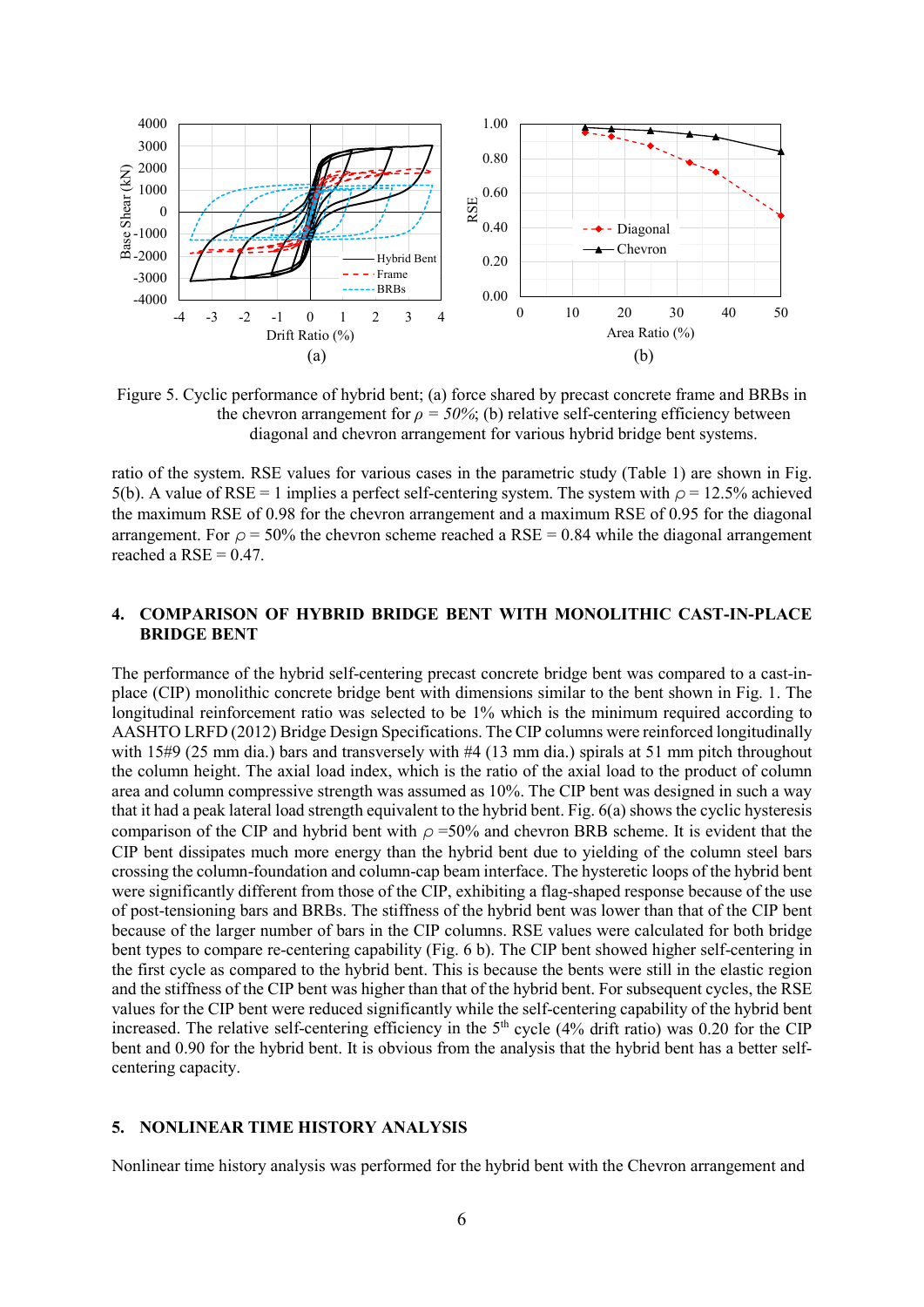

Figure 6. Comparison of cyclic performance of CIP and hybrid bent: (a) Hysteresis; (b) RSE values for each cycle.

 $\rho$  = 50% to assess its performance in historic earthquakes. The hybrid bent had a fundamental period of  $T_1$  = 0.31s which corresponds to a Maximum Considered Earthquake (MCE) spectral acceleration equal to Sa = 1.48g for a Salt Lake City, Utah site with soil type D. The Kobe (1995), Shin-Osaka station, ground acceleration scaled to two levels, the MCE with  $S_0 = 1.48g$  and for an earthquake with  $Sa = 2.0g$ was used to analyze the structure. Performance limits were adopted from the Vision 2000 document (SEAOC 1995). The response of the bridge bent remained mostly elastic for ground motions scaled to the Design Basis Earthquake (DBE) level and showed a flag shaped hysteresis for the MCE level. The peak drift ratio exceeded the near collapse limit (2.5% drift ratio) for the ground motion scaled to Sa = 2.0g, as shown in Fig. 7(a). During small ground motion pulses, the column elastic stiffness was effective thus keeping the hysteresis curve close to the initial stiffness of the structure. Once activation of the post-tensioning force in the PT bars was initiated, the hysteresis curve moved along the second stiffness of the system. Larger cyclic displacements caused increased BRB forces, leading to the flag shaped hysteresis of the hybrid system. The peak strain in the PT bars was 0.38% and the peak core concrete compressive strain was 0.3%. The peak strain demand in the BRB core was 2.95%, which is below the assumed tensile failure strain. The BRB dissipated most of the seismic input energy while the PT frame remained mostly elastic as observed previously (Fig. 5(a)).

Fragility curves (or cumulative distribution functions, CDFs) were developed based on analysis of a set of 22 far-field ground motions, as recommended in FEMA P695 (FEMA 2009) and scaled to the site MCE level. Fig. 7(b) presents CDFs for the peak and residual drift ratios of the hybrid bent with the chevron arrangement and  $\rho = 50\%$ . The peak drift ratio of the hybrid bridge bent was always below the life safety limit of 1.5% but exceeded the operational limit of 0.5% for 90% of the cases. The residual drift ratio was below 0.2% for 90% of the cases. The residual drift ratio can be assumed to be negligible. Since the predicted damage was concentrated in the BRBs and the precast concrete frame remained mostly in the elastic range, the precast concrete load bearing frame can be considered as "operational" while the entire structural system performed within the "life safety" limit state.

#### **6. CONCLUSIONS**

A self-centering energy dissipating hybrid precast concrete bridge bent system is proposed using posttensioned precast concrete columns in a two-column bridge bent equipped with BRBs. Threedimensional numerical models of the hybrid bridge bent are developed with two different BRB arrangements, chevron and diagonal. A parametric study is performed to compare the self-centering capability of the bridge bent with the two BRB schemes and various ratios of total BRB steel core area to total PT high-strength steel area in the columns. Fragility curves are developed for the hybrid precast concrete bridge bent using 22 far-field earthquake ground motions scaled to the Maximum Credible Earthquake level. The following conclusions and findings are obtained on the basis of the results of the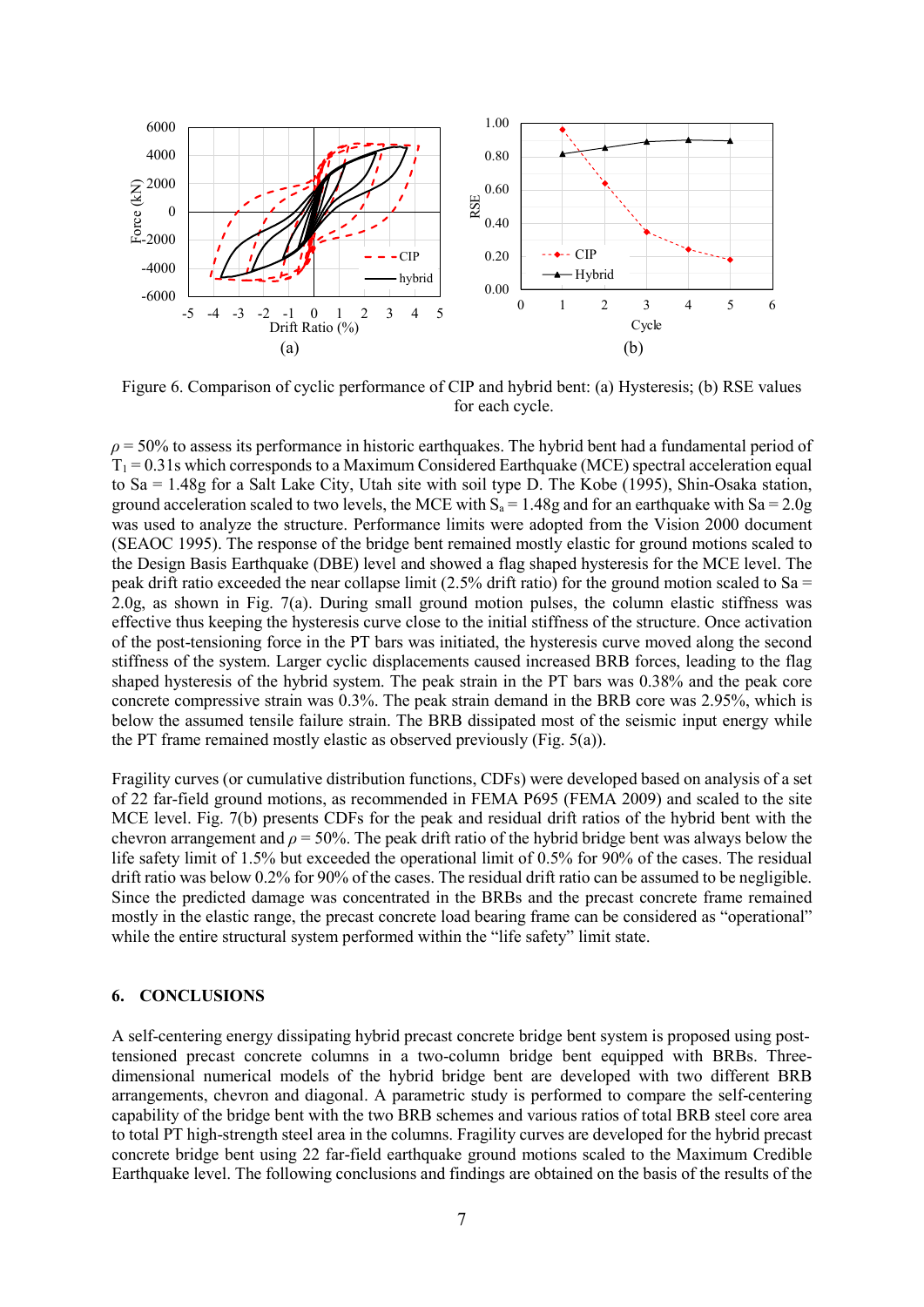

Figure 7. Performance of hybrid bridge bent with *ρ* = 50%: (a) for Kobe (1995) ground motion scaled to  $S_a = 2.0g$ ; (b) fragility curves using 22 far-field ground motions scaled to MCE.

numerical analysis:

- 1. Cyclic analysis of the hybrid bent shows that post-tensioned bars were effective for re-centering while BRBs dissipated the bulk of the hysteretic energy. The hybrid system achieved significant displacement ductility due to BRB yielding while the PT high-strength steel bars remained elastic.
- 2. The hybrid bent with the chevron arrangement of BRBs achieved higher re-centering but a smaller energy dissipation compared to the diagonal arrangement for the same area ratio (*ρ)*. With an increase in BRB core area, re-centering capability decreases; for a *ρ* =50%, the relative self-centering efficiency of the chevron and diagonal arrangements was 84% and 47%, respectively.
- 3. A fragility analysis for 22 far-field ground motions, as recommended in FEMA P695, scaled to the site MCE level was performed. Fragility curves for the hybrid bridge bent show that it performed within the life safety limit state with less than 1.5% transient drift ratio and less than 0.5% residual drift ratio.
- 4. Based on damage assessment of the structure, the PT precast concrete load bearing frame remained in the elastic range and suffered negligible structural damage since all the damage was concentrated in the BRBs; thus it could be considered as operational.

## **7. ACKNOWLEDGMENTS**

The authors would like to acknowledge the financial support of the Mountain Plains Consortium under contract MPC-491.

#### **8. REFERENCES**

AASHTO., (2012). *AASHTO LRFD bridge design specifications, 6th Ed*. American Association of State Highway and Transportation Officials, Washington, DC.

Andrews, B., Fahnestock, L., and Song, J. (2009). Ductility capacity models for buckling-restrained braces. *Journal of Construction Steel Research*, 65(8), 17112-1720.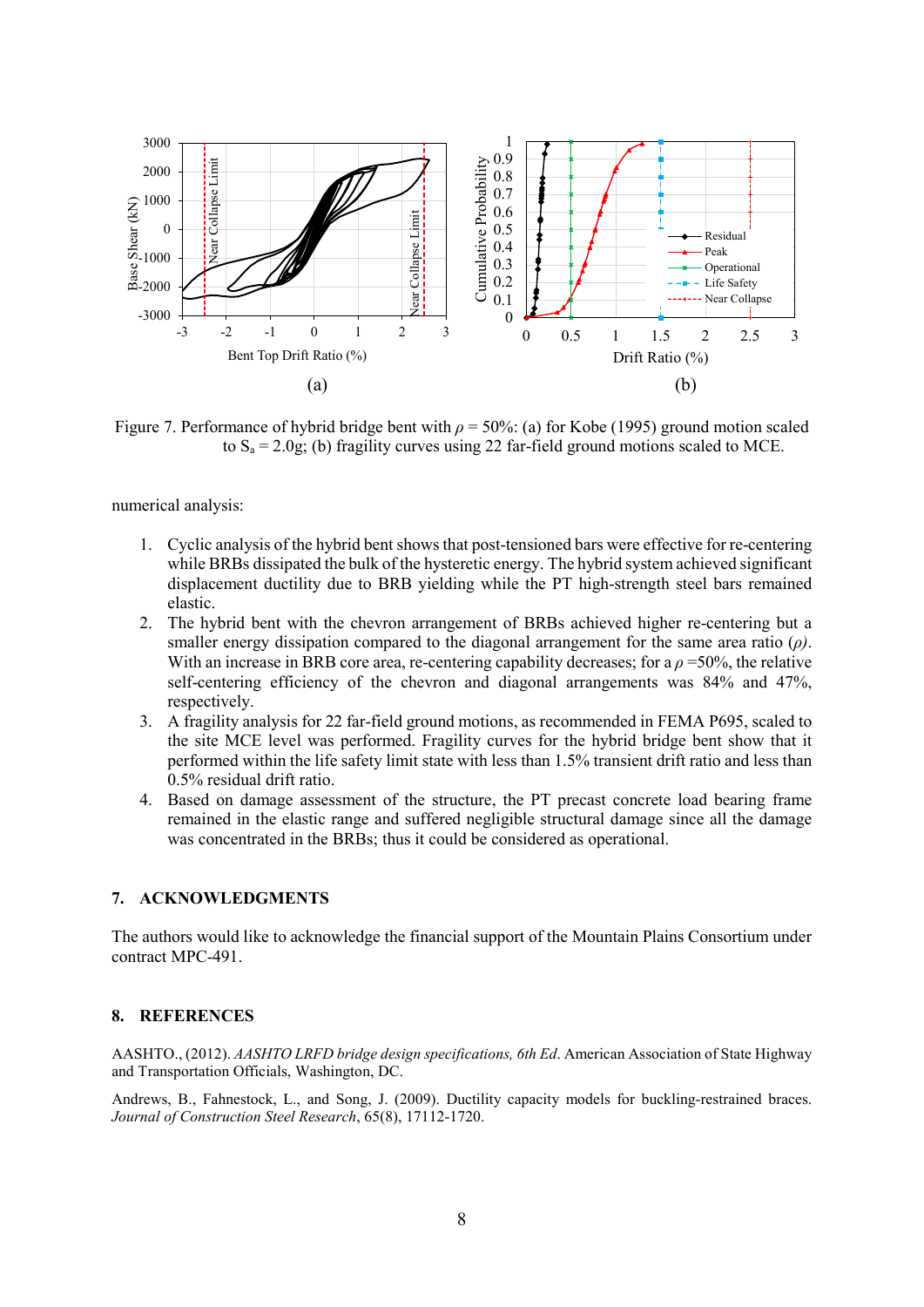Bazaez, R., and Duscika, P. (2016). Cyclic behavior of reinforced concrete bridge bent retrofitted with Buckling restrained braces. *Engineering Structures*, 119, 34-48.

Celik, O., and Bruneau, M. (2009). Seismic behavior of bidirectional resistant ductile end diaphragms with buckling restrained braces in straight steel bridges. *Engineering Structures*, 31(2), 380-393.

Christopoulos, C., Filiatrault, A., Uang, C.-M., and Folz, B. (2002). Post-tensioned energy dissipating connections for moment resisting steel frames. *J. Struct. Eng*., 128(9), 1111–1120.

Cormack, L. G. (1987). The Design and Construction of Major Bridges on the Mangaweka Rail Deviation*. IPENZ Annual Conference*, Christchurch, May 10-14, 1987, 1-14.

El-Bahey, S., and Bruneau, M. (2011). Buckling restrained braces as structural fuses for the seismic retrofit of reinforced concrete bridge bents. *Engineering Structures*, 33(3), 1052-1061.

El-Sheikh, M. T., Sause, R., Pessiki, S., and Lu, L.-W. (1999). Seismic behaviour and design of unbonded posttensioned precast concrete frames. *PCI J*., 44(3), 54–71.

FEMA (2009). *Quantification of Building Seismic Performance Factors*. Applied Technology Council (ATC-63 project). Federal Emergency Management Agency, Washington, DC.

Guerrini, G., Restrepo, J. I., Massari, M. A., and Vervelidis, A. (2015). Seismic behavior of post-tensioned selfcentering precast concrete dual-shell steel columns. *J. Structural Eng.*, 141(4), 04014115.

Heiber, D. G., Wacker, J. M., Eberhard, M. O., and Stanton, J. F. (2005). *Precast concrete pier systems for rapid construction of bridges in seismic regions.* Rep. No. WA-RD 611.1, Washington Dept. of Transportation, Olympia, WA.

Holden, T., Restrepo, J. I., and Mander, J. B. (2003). Seismic performance of precast reinforced and prestressed concrete walls. *J. Struct. Eng*., 129(3), 286–296.

Kurama, Y., Sause, R., Pessiki, S., and Lu, L. W. (1999). Lateral load behavior and seismic design of unbonded post-tensioned precast concrete walls. *ACI Struct. J*., 96(4), 622–632.

Kwan, W. P., and Billington, S. (2003a). Unbonded posttensioned concrete bridge piers. I: Monotonic and cyclic analyses. *J. Bridge Eng*., 8(2), 92–101.

Kwan, W. P., and Billington, S. (2003b). Unbonded posttensioned concrete bridge piers. II: Seismic analyses. *J. Bridge Eng*., 8(2), 102–111.

MacRae, G. A., and Priestley, M. J. N. (1994). *Precast post-tensioned ungrouted concrete beam-column subassemblage tests.* Rep. No. SSRP-94/10, Dept. of Applied Mechanics and Eng. Sciences, Univ. of California at San Diego, La Jolla, CA.

Marriott, D., Pampanin, S., and Palermo, A. (2009). Quasi-static and pseudo-dynamic testing of unbonded posttensioned rocking bridge piers with external replaceable dissipaters. *Earthquake Eng. Struct. Dyn*., 38(3), 331– 354.

Marriott, D., Pampanin, S., and Palermo, A. (2011). Biaxial testing of unbonded post-tensioned rocking bridge piers with external replaceable dissipaters. *Earthquake Eng. Struct. Dyn*., 40(15), 1723–1741.

Nakaki, S. D., Stanton, J. F., and Sritharan, S. (1999). An overview of the PRESSS five-story precast test building. *PCI J*., 44(2), 26–39.

Ou, Y.-C., Wang, P.-H., Tsai, M.-S., Chang, K.-C., and Lee, G. C. (2010). Large-scale experimental study of precast segmental unbonded posttensioned concrete bridge columns for seismic regions. *J. Struct. Eng*., 136(3), 255–264.

Palermo, A., Pampanin, S., and Marriott, D. (2007). Design, modeling, and experimental response of seismic resistant bridge piers with posttensioned dissipating connections. *J. Struct. Eng*., 133(11), 1648–1661.

Pantelides, C., Ibarra, L., Wang, Y., and Upadhyay, A. (2016). *Seismic rehabilitation of skewed and curved bridges using a new generation of buckling restrained braces.* Report No. MPC 16-315, Fargo, ND.

Pérez, F. J., Pessiki, S., Sause, R., and Lu, L.-W. (2003). Lateral load tests of unbonded post-tensioned precast concrete walls. *Special Publication of Large-Scale Structural Testing*, *ACI*, SP 211(8), 161–182.